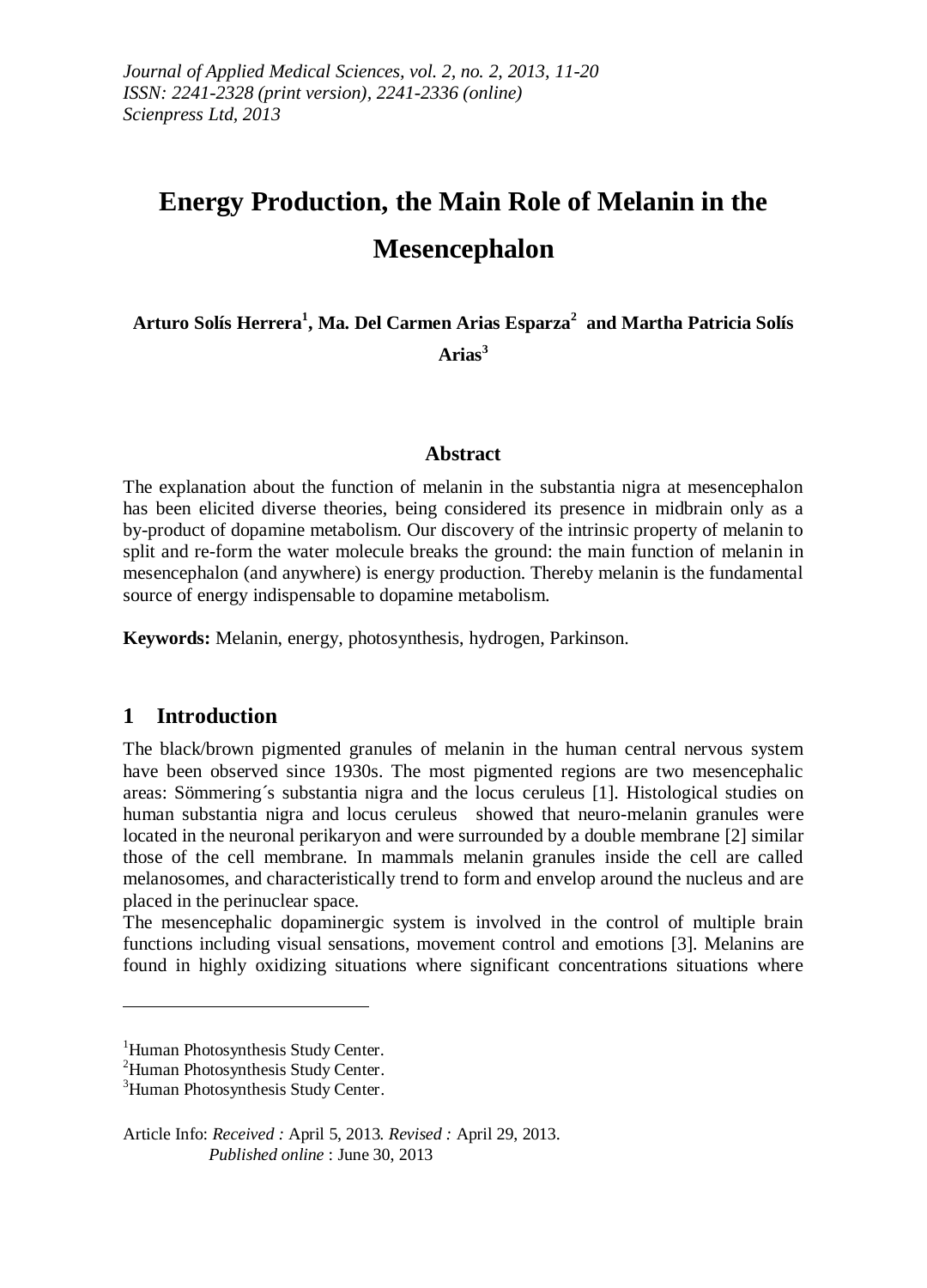significant concentrations of oxygen radicals are generated. Such reactive oxygen species (ROS) are produced by UV-light in the skin and eye, by sound and ultrasound in the inner ear, and in the highly oxidizing conditions of catecholaminergic neurons in the brain [4]. There is accumulating evidence that the evolution of melanogenesis in human melanocytes is primarily antioxidant in character and is designed to protect these pigment cells from the cytotoxicity of ROS. Melanocytes in the human epidermis (in vivo) or in cell cultures have been shown to be much more sensitive to the cytotoxicity of ROS than keratinocytes.

50 % lesion of the substantia nigra pars compacta (SNpc) suffices to produce disruptions of several parameters in the sleep-wake pattern of rats [5]. Therefore dopaminergic neurons present in the SNpc possess a fundamental function in the regulation of sleep processes, particularly in promoting REM sleep.

Parkinson´s disease (PD) is a neurodegenerative disorder characterized by the selective death of pigmented substantia nigra neurons [6], with a consequent impairment of the nigrostriatal pathway, resulting in a clinical syndrome characterized by tremor, rigidity, and severely impaired motility. This pathway drives control and initiates motor plans, from the dorsal striatum to the motor cortex and back to the cortex via the thalamus. The pigmented substantia nigra neurons are more vulnerable than the non-pigmented ones (Cotzias and Papavasidou, 1964); but at light of the finding of the intrinsic property of melanin to split and re-form the water molecule [7], seems as the energy requirements of the pigmented substantia nigra neurons are greater than non-pigmented ones, due to their shape, location and function.

Dopaminergic neurons resident in the substantia nigra pars compacta (SNpc) possess a central role in the regulation of sleep processes, particularly of REM sleep, therefore the SNpc can be considered as an integrative area of biological function, a formidable task that undoubtedly requires huge amounts of energy.

There are crucial structures in mid-brain, with fundamental and diverse functions, however there is a very first intracellular requirement in common: enough free chemical energy available; otherwise the cells cannot carry out their highly complex functions developed along four billion years of evolution. However, glucose cannot be the source of energy; in that case diabetic patients must be able to fly.

# **2 Photosynthesis in Plants and Humans**

## **2.1 Differences and Similarities between Human and Plants Photosynthesis**

Our finding of the intrinsic property of melanin to split and re-form the water molecule constitutes a disruptive knowledge. Our body is able to take energy from light, therefore has the astonishing capacity to use water as source of electrons, a previously unknown fact.

The biochemical reaction inside melanin found by our team since 1990s can be schematized as follows:

## $2H_2O \leftrightarrow 2H_2 + O_2 + 4e^-$

The water molecule is dissociated in diatomic hydrogen and oxygen, but more important, the molecule with a real value is hydrogen, because is the energy carrier by excellence in the entire universe, thereby our body (and plants) cannot be different in anyway; by other side, oxygen is toxic at any level, that is the reason why plants expelled it to atmosphere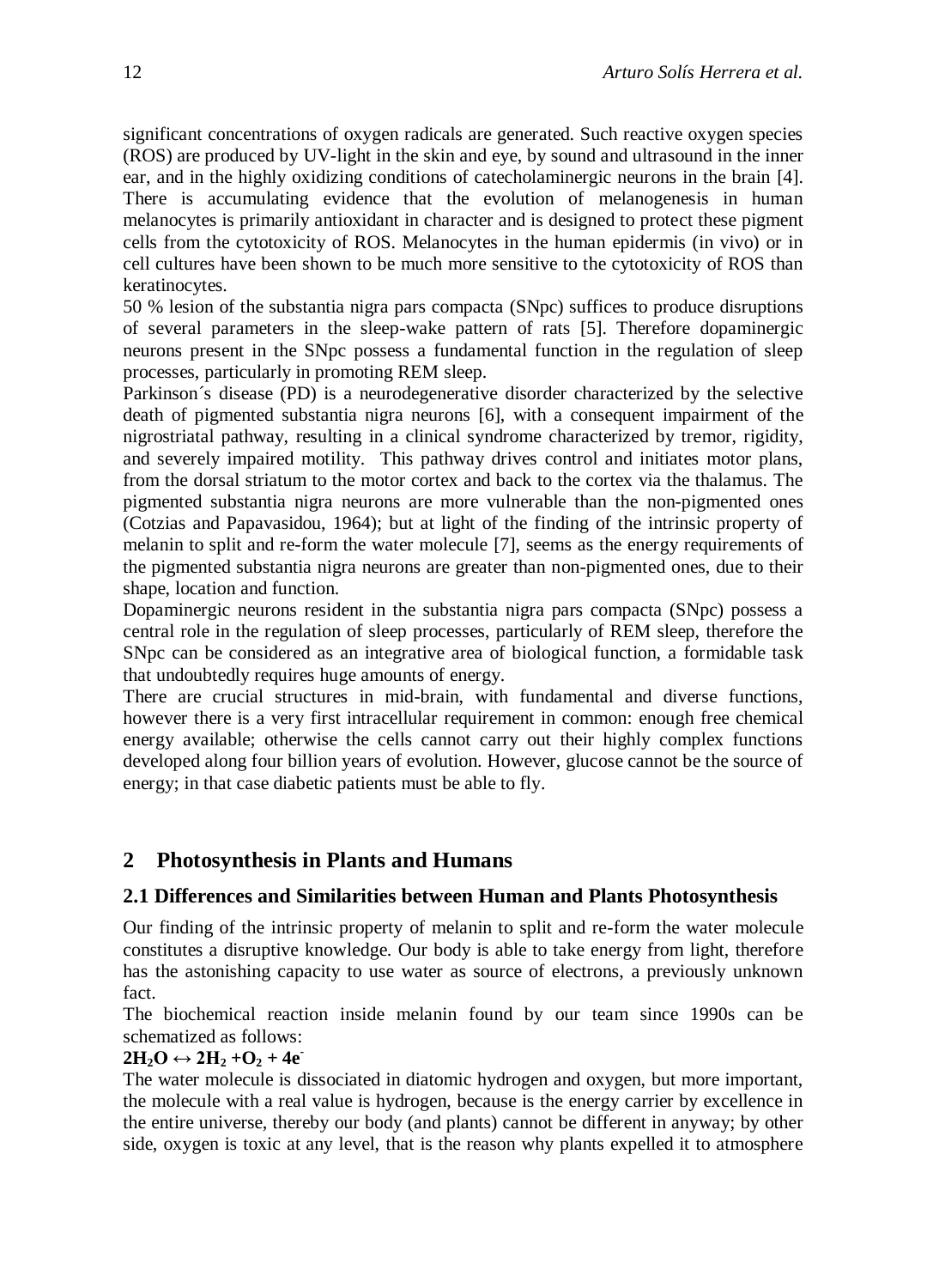after chlorophyll also dissociates irreversible the water molecule.

There are several differences and similarities between the dissociation of water that take place inside melanin and chlorophyll [8].

## **2.2 Brief Description of Midbrain**

The mesencephalon or mid-brain is an anatomical structure present in mammals and practically in animal kingdom all, therefore is a character highly conserved in evolution. We could say that the importance of its function is out of discussion.

The mid-brain or mesencephalon is the short, constricted portion which connects the pons and cerebellum with the thalamencephalon and cerebral hemispheres. It is directed upward and forward, and consists of a ventrolateral portion, composed of a pair of cylindrical bodies, named the cerebral peduncles; a dorsal portion, consisting of four rounded eminences, named the corpora quadrigemina; and an intervening passage or tunnel, the cerebral aqueduct, which represents the original cavity of the mid-brain and connects the third with the fourth ventricle.

The **substantia nigra** (*intercalatum*) is a layer of gray substance containing numerous deeply pigmented, multipolar nerve cells. It is semilunar on transverse section, its concavity being directed toward the tegmentum; from its convexity, prolongations extend between the fibers of the base of the peduncle. Thicker medially than laterally, it reaches from the oculi-motor sulcus to the lateral sulcus, and extends from the upper surface of the pons to the sub-thalamic region; its medial part is traversed by the fibers of the oculi-motor nerve as these stream forward to reach the oculi-motor sulcus. The connections of the cells of the substantia nigra have not been definitely established. It receives collaterals from the medial lemniscuses and the pyramidal bundles.

The mid-brain is the portion of the brainstem that connects the hindbrain and the forebrain. Are the smallest region of the brainstem and the functions of are associated with vision, hearing, motor control, sleep/wake, arousal (alertness), and temperature regulation; also include: controlling responses to sight, eye movement, pupil dilation, body movement, and hearing.

Due to that mesencephalon has a significant cell number, and also has axons whose nucleus are in other areas as cerebral cortex or in medulla; besides important association pathways; and numerous highly complex functions, it's expected that mesencephalon´s energy requirements must be high. Taking into account that glucose is source of biomass and not of energy; the explanation of the substantia nigra location and function seems obvious: a complementary source of energy.

Thereby the main function of Melanin in the substantia nigra, in the locus ceruleus; in the inner ear; in the eye, in the skin, etc., is the energy production. And by the analogy with the process in plants was termed by our team as Human Photosynthesis.

# **3 Melanin, the Human Chlorophyll**

## **3.1 Melanin Functions**

Are the already described functions of melanin in the skin, the midbrain, the eye, and in the body all? As a merely sunscreen, also as a stigma from ancient times that trend to disappear, some other are controversial, as its antioxidant properties, because under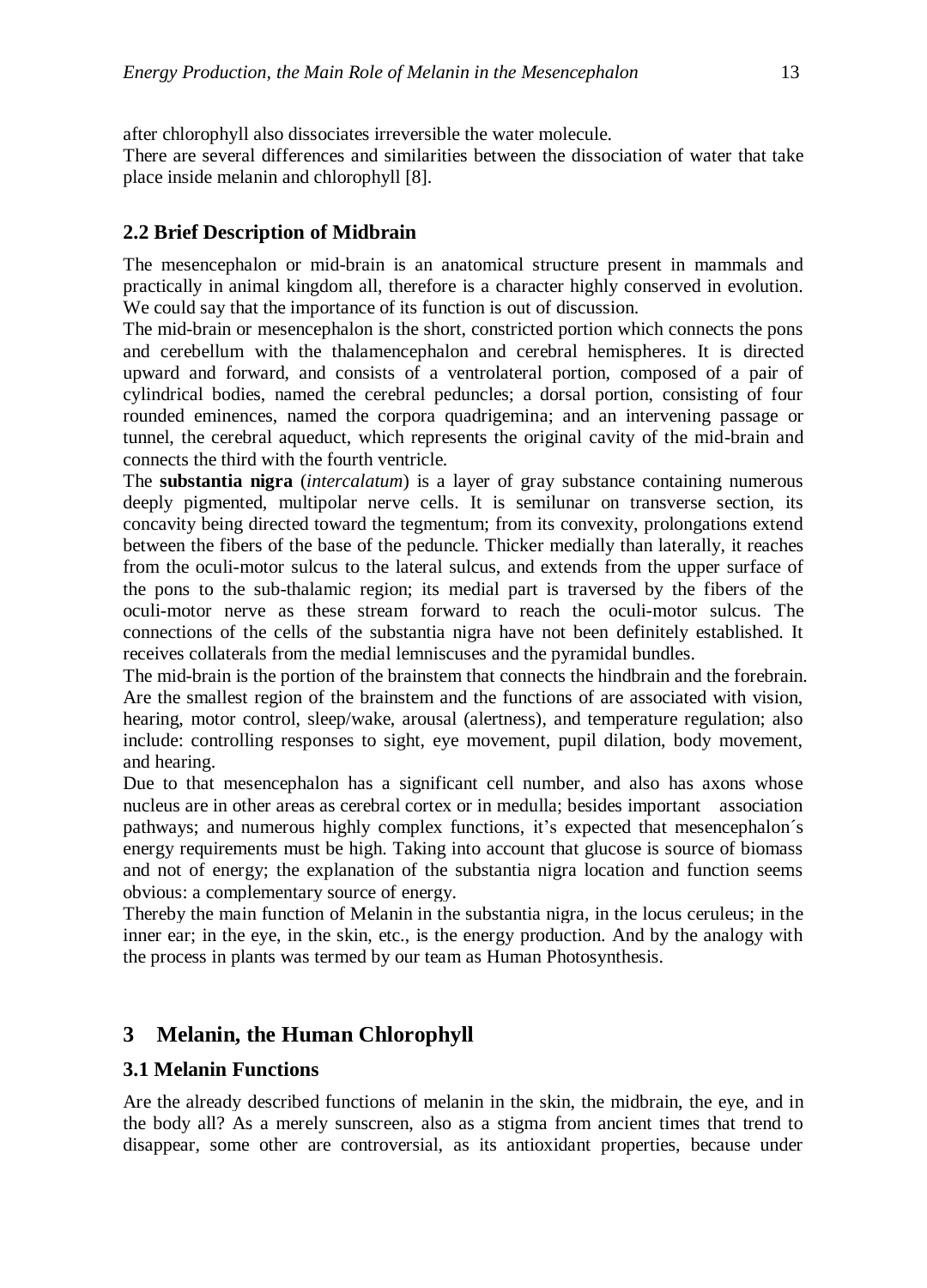certain conditions, as in elevated iron levels; melanin behavior is pro-oxidant. So far, the main reluctance to confer to melanin molecule some biological significant function is her unique, extraordinary, long lasting stability.

The melanin molecule is the same one in every single cell of our organism. Location is not important because the molecule is essentially the same, perhaps the size of the granule, molecular orientation, and amount; can be different; however, the main function is the same one: energy production.

## **3.2 Energy definition**

Nobody knows what energy is, is it a line? Is it a circle? Is it a coma? Is it a wave?

Energy is practically anything that produces some kind of change. It is an inherent property of the mass or vice versa. Energy and mass cannot be separated. We could say that any change into the cell or tissue, requires energy, even the minute one. No one biochemical reaction inside the cell can take place if not exist previously enough free chemical energy available.

## **3.3 Brief Description of how Human Photosynthesis was Found**

In 1990, during a study about the three main causes of blindness, we found a previously unknown reaction that occurs inside the melanin molecule:

#### $2H_2O$  ↔  $2H_2 + O_2 + 4e^-$

It is amazing, because is something unique in Nature. The closest reaction already wellknown is this one:

## $2H_2O \rightarrow 2H_2 + O_2$

being considered the most important chemical reaction in the world because is the first step in the food chain, and occurs in the chlorophyll of the plants leaves. However the process in melanin constitutes nothing less than the beginning of life. In plants, the dissociation of the water molecule happens in just one way, so is irreversible. In melanin, astonishingly the reaction occurs in both senses. There is nothing similar of Natural or artificial origin.

In plants the dissociation of the water molecule process occurs in plants leaves only during day light time, however, in our body happens night and day, uninterruptedly. The plants' chlorophyll uses blue and red light, the extremes of the visible light; meanwhile melanin has, again; the astonishing capacity to absorbs the totality of electromagnetic spectrum, this is from radio waves to gamma rays; thereby is the reason for which melanin is considered the darkest substance man has ever known. Melanin has the astonishing capacity to absorb any kind of energy, dissipating them in an extraordinary, unique non-irradiative form: the dissociation of the water molecule and its consequent re-formation.

## **3.4 Melanin Location and Function in the Mid-brain**

The substantia nigra, strategically placed in the midbrain, whose function cannot be explained so far; being misleadingly described in medicine's text books as follows: "melanin is a by-product of metabolism of dopamine" and is a sentence that requires to be modified as soon as possible in order to correct this collective mistake; and must be rewritten: "taking into account that the main function of melanin in the human body is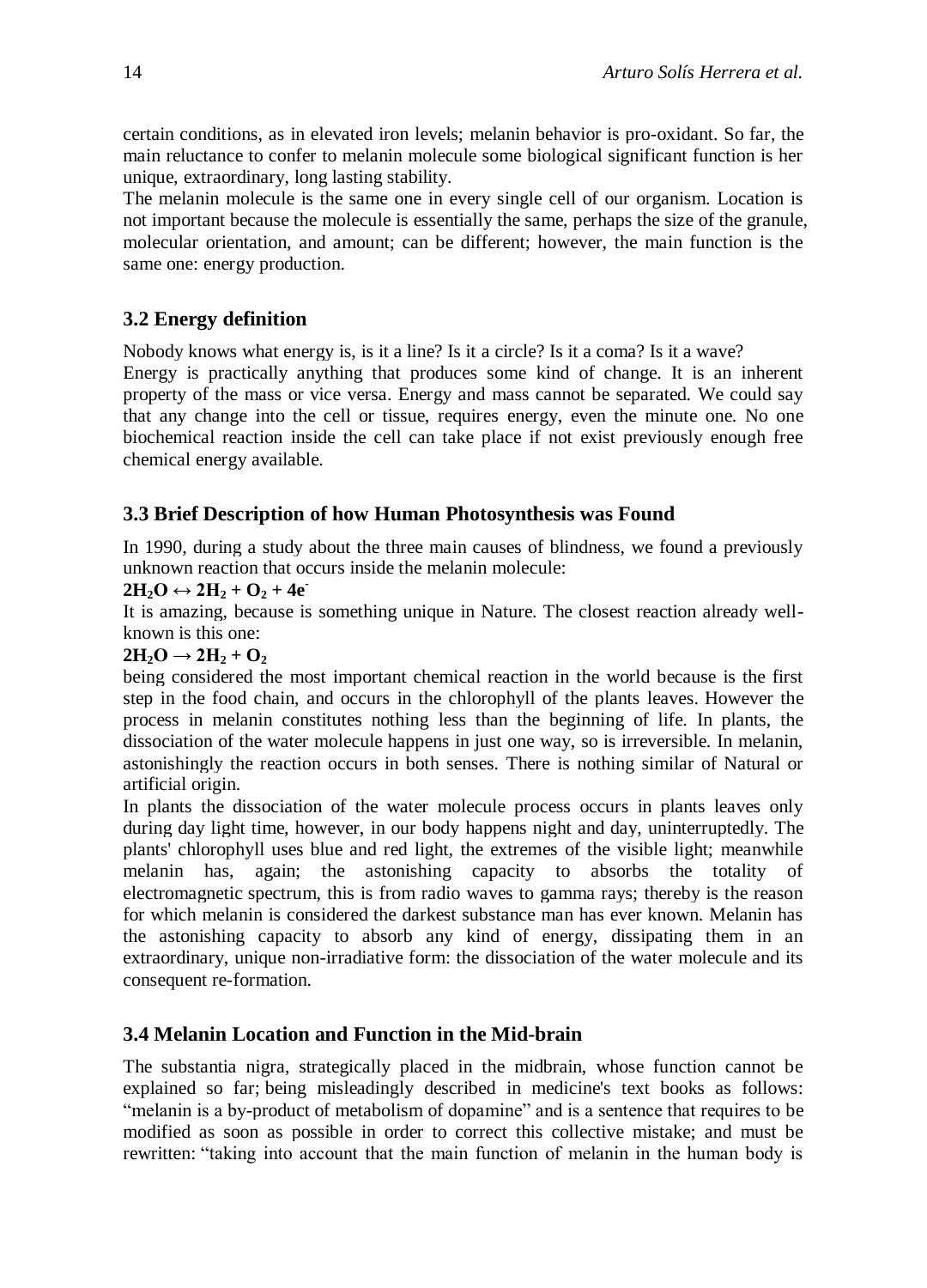energy production, through the transformation of photonic energy into free chemical energy by means of the dissociation and re-form of the water molecule; being obvious that is a relay station of energy for mesencephalon, a highly complex structure with many functions and structures as cells, synapsis, axons, dendrites forming conglomerates termed as nucleus; besides that is relay and pass station of several neuronal pathways that requires energy in constant way and in huge amounts, not only to afford the thousands of simultaneous biochemical reactions, known and unknown; thus every single one requiring energy at the beginning, along; and thereafter; and even to keep the shape". Melanin releases energy symmetrically, spreads out in all directions, like a growing spheres arising from a melanin center [9].

The growing spheres coming from melanin are alternates and successive, and in accordance with the Solis-Herrera Cycle, we have:

#### $2H_2O \leftrightarrow 2H_2 + O_2 + 4e^-$

So one wave will has a high content of diatomic hydrogen and oxygen, whereby the next one (and the previous wave) is constituted by re-formed water molecules and a flow of high energy electrons, that are defined as those electrons whose probabilistic cloud is far away from nucleus than electrons of low energy. There are differences between the energy carried by diatomic hydrogen and the energy of the electrons, by finally is energy and both are useful and important for the cell function since the beginning of times.

| raone 1. D'hiterences and shimarities occureen emorophym and meadum |                    |                |
|---------------------------------------------------------------------|--------------------|----------------|
| Molecule                                                            | <b>Chlorophyll</b> | <b>Melanin</b> |
| Water dissociation                                                  | Yes                | Yes            |
| Take up energy from light                                           | <b>Yes</b>         | Yes            |
| Visible light                                                       | Yes                | Yes            |
| Invisible light                                                     | No.                | Yes            |
| Take place during day time                                          | Yes                | Yes            |
| Take place during night                                             | N <sub>o</sub>     | Yes            |
| Re-form the water molecule                                          | N <sub>o</sub>     | Yes            |
| Occurs inside cell                                                  | Yes                | Yes            |
| Occurs outside cell                                                 | N <sub>o</sub>     | Yes            |
| Produces H <sub>2</sub>                                             | Yes                | Yes            |
| Produces O <sub>2</sub>                                             | Yes                | Yes            |
| high<br><b>Produces</b><br>energy                                   | N <sub>o</sub>     | Yes            |
| electrons                                                           |                    |                |
| Could be the origin of life                                         | N <sub>o</sub>     | Yes            |

## **4 Figures and Tables**

Table 1: Differences and similarities between Chlorophyll and Melanin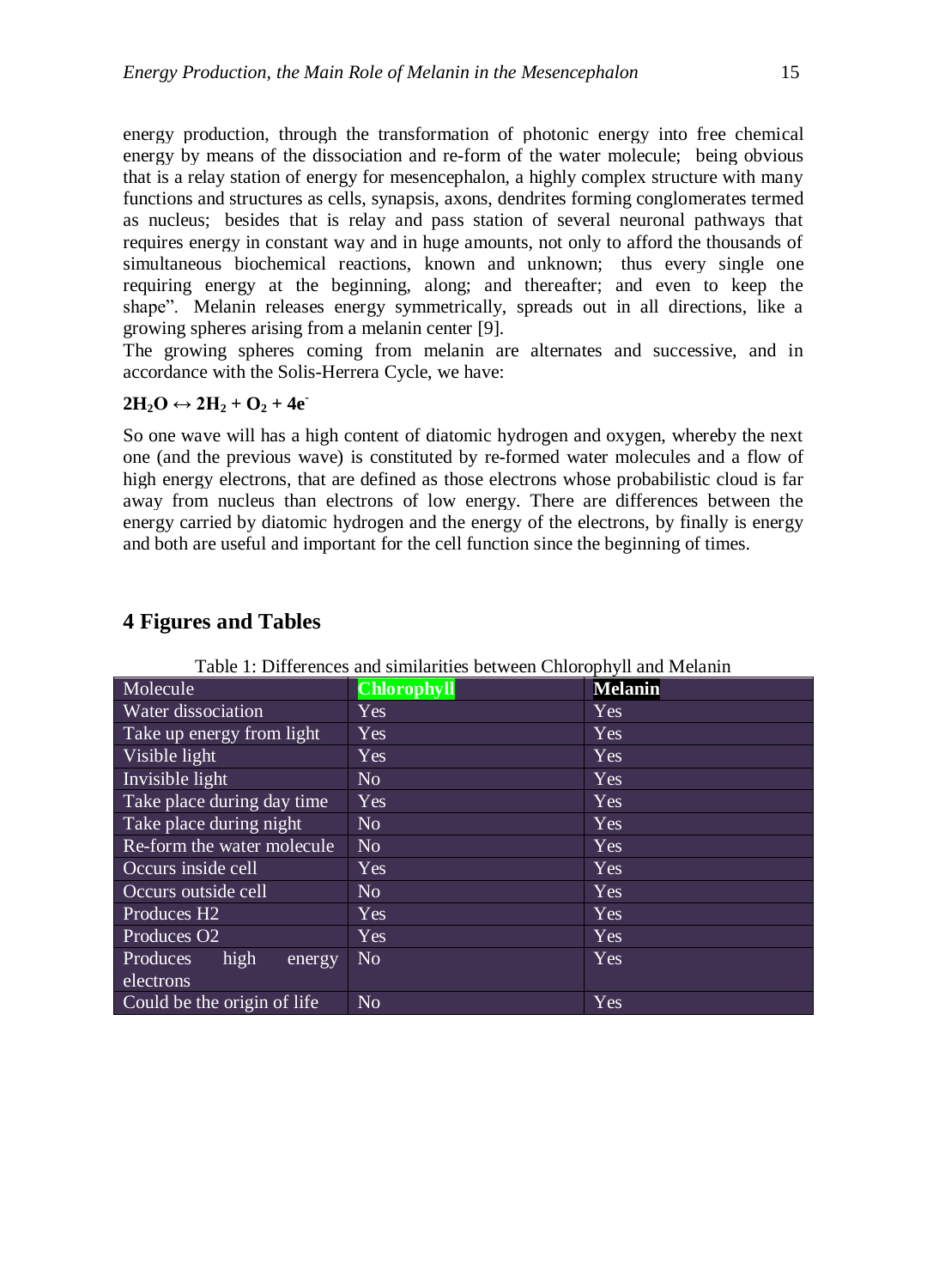

Figure 1: Schematic representation of a coronal section through mid-brain



Figure 2: CQ: Corpora quadrigemina. CA: Cerebral aqueduct. CGS: Central gray stratum. IS: Interpeduncular space. SL: Sulcus lateralis. SN: Substantia nigra. RNT: Red nucleus of tegmentum. MLF: Medial Longitudinal Fasciculus. EWN: Edinger-Westphal nucleus (III nerve). ML: Medial Lemniscus. MRF: Mesencephalic reticular formation. SC: Superior Colliculus. MnCNV: Mesencephalic n. CNV. CPT: Corticopontine tracts. PT: Pyramidal Tract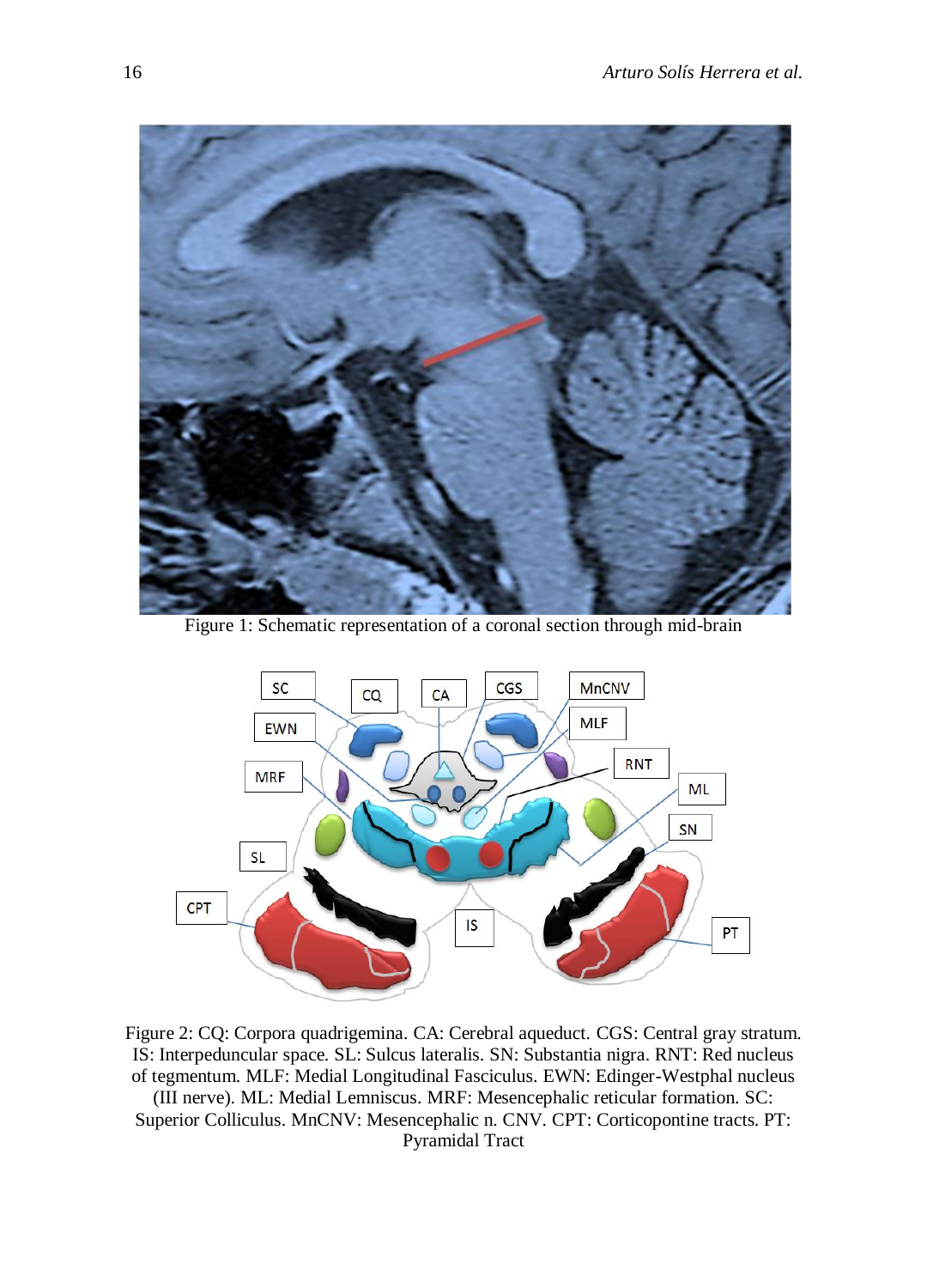

Figure 3: Melanin releases energy symmetrically, spreads out in all directions, like a growing spheres arising from a melanin center , and could be represented as hereby above



Figure 4: The mesencephalon is entirely imbued by the energy that coming from melanin, night and day; all the life; and can be schematized as hereby above. Notice that energy coming from both sides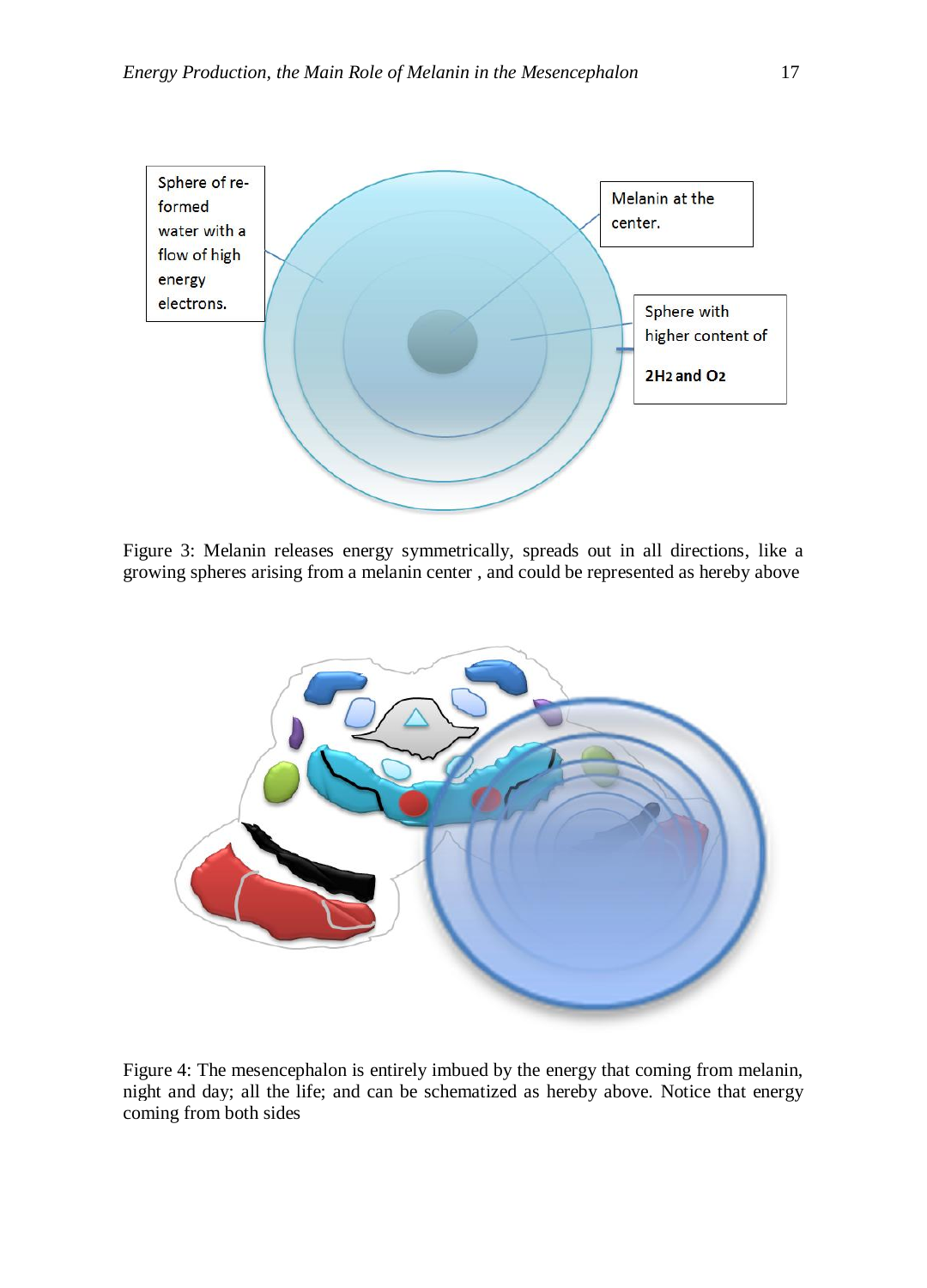

Figure 5: Differences among the physical and chemical characteristics of the energy coming from melanin

## **5 Conclusions**

The balance between energy and biomass is the hallmark of the life and the Central Nervous System is not the exception, therefore an adequate function of the mesencephalon requires the right dynamic balance between energy (from melanin) and biomass (from glucose).

The source of energy must be constant, otherwise the cell die in seconds. The processes are not symmetrical in time, because, as any other chemical reaction; are influenced by reactant concentrations, temperature, pressure, amount of light, etc.

## **5.1 Comment**

Neuro-melanin avidly chelates metals [10] as zinc, copper, manganese, chromium, cobalt, mercury, lead, and cadmium; in addition, it binds iron particularly strongly; and these heavy metals induces an imbalance in the turnover rate of water dissociation and re-formation due to hydrogen, in presence of metals, works with -1. Neuro-melanin can also accumulate chlorpromazine, haloperidol, and imipramine, thereby contributing to the impairment in the output of the energy coming from melanin.

The eukaryotic and so neuronal cell is so sensitive to major fluctuations in the levels of free chemical energy available, therefore, is congruous that high concentrations of iron and other non-alkaline metals are present in patients with Parkinson´s Disease [11].

Microinjections of MPTP (1-methyl-4-phenylpyridinium) accumulates in dopaminergic neurons, and as MPP+ is concentrated in mitochondria where inhibits complex 1 reducing ATP generation and causing increased free-radical production and subsequent neuronal death.

The herbicide paraquat has a molecular structure similar to that of MPTP, and has been proposed as a Parkinson's disease inducing agent. The pesticide is accumulated in neuro-melanin containing nerve cells, where it appeared that the neuro-melanin adsorbed intra-neuronal paraquat, protecting the neurons from consequent damage [12], but this biological inactivation has a cost in the efficiency of melanin as energy source that sooner or later will be manifested clinically as some kind of midbrain malfunction.

When this fundamental function of melanin as source of energy is impaired, then the highly complex structure and function of the mid-brain developed by nature along billion years will go into molecular chaos firstly, and thereafter signs and symptoms of some type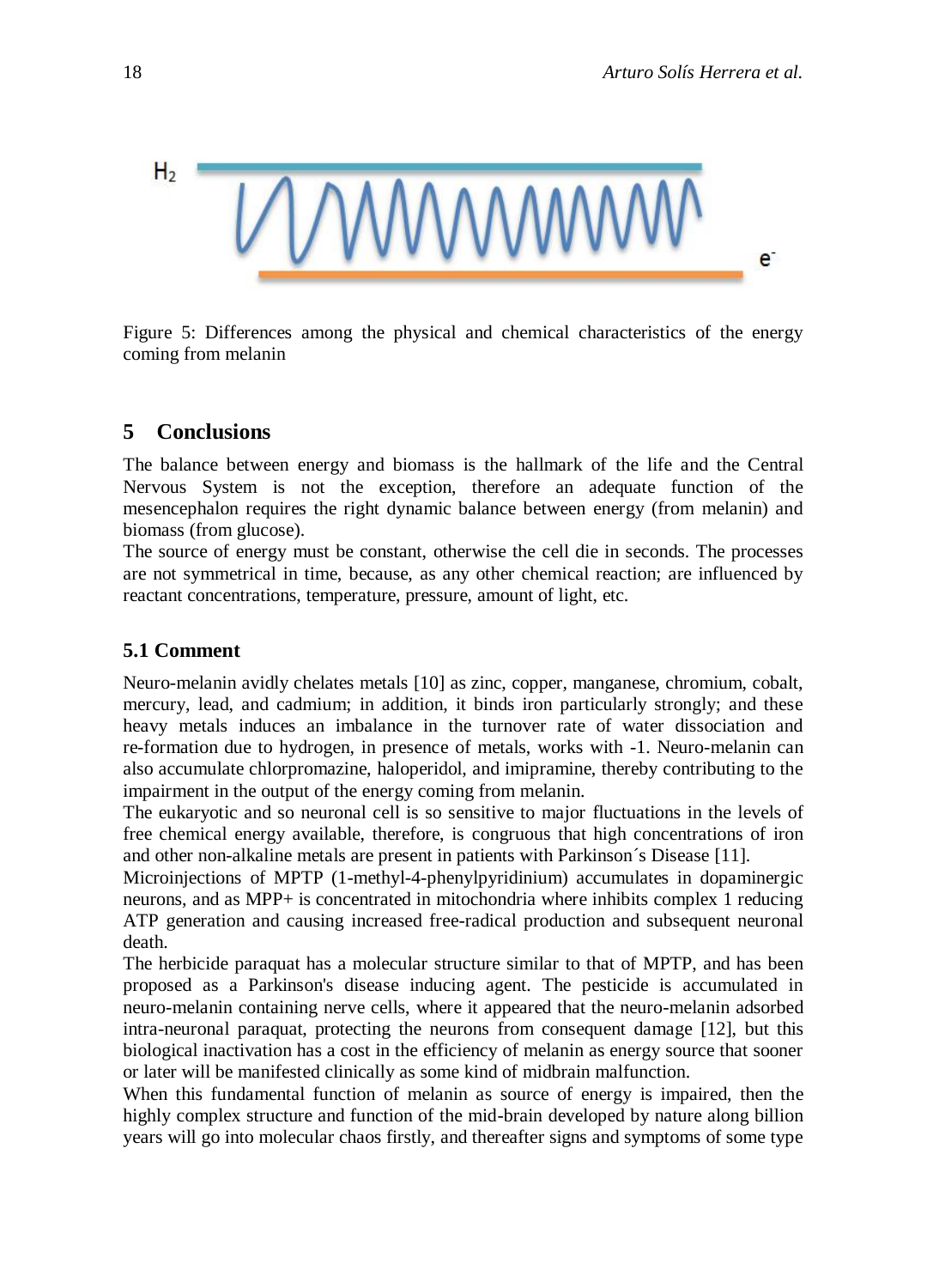of midbrain syndrome could develop.

In any system, the generalized failures are characteristic of low energy levels, therefore the mesencephalon malfunctions usually involves several functional units.

The locus ceruleus (the dark blue spot) could be considered as the equivalent to the substantia nigra in the pons area. It is a complementary source of energy given the shape, number of structural elements, location and function of the anatomical region. It is the principal site for brain synthesis of [norepinephrine](http://en.wikipedia.org/wiki/Norepinephrine) (noradrenaline) so energy requirements are higher.

Some of the functions influenced by this system are: neuroplasticity, emotions, attention, memory, arousal and sleep-wake cycle; posture and balance, behavioral flexibility, behavioral inhibition, and stress.

The locus ceruleus impairment has been described in Rhett syndrome, Parkinson´s disease, progressive supra-nuclear palsy, Pick disease and Down syndrome. There is up to 70 % of locus ceruleus neurons loss in Alzheimer´s disease [13].

Albinos, in spite have lack tyrosinase enzyme, display normally pigmented substantia nigra [14]. Albino condition is not the complete loss of melanin; it is just partial due to lack tyrosinase enzyme.

It is not by chance that the pigmented neurons of the substantia nigra and locus ceruleus are typically lost in Parkinson's disease [15], Alzheimer´s Disease, Huntington´s Disease and others epidemiologically important illnesses. Thereby, the relation between neuronal vulnerability and the presence of neuro-melanin, a fact previously unexplained; now is clear at light of the finding of the human photosynthesis. Finally, based in our finding of the intrinsic property of melanin to split and re-form the water molecule, from now in ahead is possible to integrate the structural aspects of melanin with morphological, functional and pathologic findings.

**ACKNOWLEDGEMENTS:** Our gratitude to the Human Photosynthesis Study Center by it disinterested support.

## **References**

- [1] Cotzias GC, Papavasidou PS, Van Woert MH, et al. Melanogenesis and extrapiramidal disorders. Fed Proc **233**: 1964:713-18.
- [2] Duffy PE, Tennyson VM. Phase and electron microscopic observations of Lewy bodies and melanin granules in the substantia nigra and locus coeruleus in Parkinson´s disease. J Neuropathol Exp Neurol **24**:1965; 398-414.
- [3] Smidt Marten P, Smits Simone M, Burbach J. Peter H. Molecular mechanisms underlying midbrain dopamine neuron development and function. Elect J Pharm <http://dx.doi.org/10.1016/j.ejphar.2003.08.094>
- [4] Wood JM, Jimbow K, Boissy RE, Slominsky A, Plonka PM, Slawinski J, Wortsman J, Tosk J. What´s the use of generating melanin? Exp Dermatol **8**; 1999: 153-164.
- [5] Lima, Marcelo M.S., Andersen, Monica L. Vital, María A.B.F. Tufik, Sergio. The Role of the Substantia Nigra Pars Compacta in Regulating Sleep Patterns in Rats. PLOS/one.

http://www.plosone.org/article/info:doi%2F10.1371%2Fjournal.pone.0000513